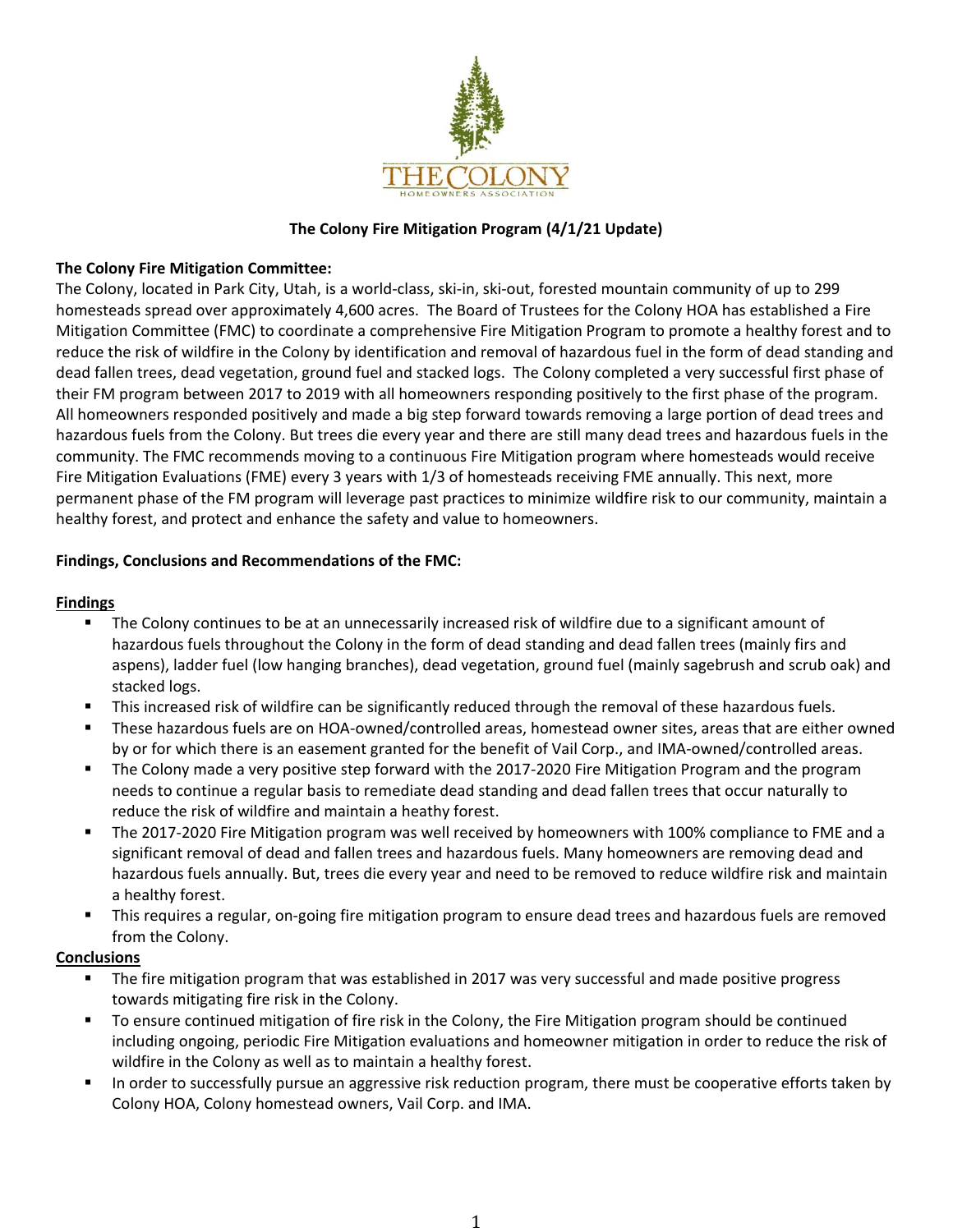### **Recommendations**

- HOA will strive to employ two, five-person sawyer crews working full-time in the summer months. One crew will be dedicated to removal of HOA hazardous fuels identified by a Fire Mitigation consultant as hazardous to roadways and emergency access roads. A second crew will be for hire by Colony homestead owners for their individual property.
- HOA has retained the services of an FM consultant with strong experience in forestry management and wildland fire management to conduct comprehensive FM Evaluations (FME's) on all individual platted Colony properties in conjunction with the overall plan for the community as a whole. The FM consultant and sawyer crews will complete FMEs on individual properties every 3 years and provide inspections after remediation to ensure compliance with FME's and the Colony Fire Mitigation Policy.
- FME's will be completed per property and will include an analysis of the dead standing, dead fallen, ground fuel (e.g., sagebrush, scrub oak), trees in need of limbing, trees with evidence of beetle infestation, and stacked log piles on the homestead owner's property, as well as any other potential hazardous vegetation.
- Dead standing and fallen trees and hazardous fuels will need to be chipped on site or removed off-site for disposal. Chips should be spread no thicker than 4". In areas where it is difficult or unsafe to remove dead or fallen trees, the dead tree should be cut into 3-4' logs and other hazardous fuels should be scattered around the forest to promote decomposition.
- FME assessments will be completed on each homestead every three years with 1/3 of homesteads receiving FME evaluations every year.
- The FME's will designate a phased plan for initial hazardous fuel removal. The evaluations will be structured in a two-tier "zone" system. An area identified as a Red Zone will require cleanup within 12 months of notification. An area identified as an Orange Zone will require cleanup within 24 months of notification. After initial cleanup, all zones will be required to be maintained on an on-going basis.
- A Red Zone will include removal of all hazardous fuels that pose a primary threat to an individual homestead within 400' of the primary residence, guest house, or other structure.
- The HOA will continue to remove hazardous fuels within 20 feet of White Pine Canyon Road. The next 80 feet from the street will be included in the Red Zone and will be the responsibility of the homeowner. 100 feet on both sides of a homeowners driveway will also be the responsibility of the homeowner and part of the Red Zone.
- In situations where a neighboring structure's 400 foot safe-zone and/or 100 foot driveway safe zone includes property owned by another homestead, this area will be considered a Red Zone and each homestead will have the responsibility to mitigate up to their property line.
- A Orange Zone includes any hazardous fuels outside the Red Zone that pose a primary threat to an individual homestead including the entire property. The Orange Zone will include any new fallen or dead trees that may have occurred since the Red Zone mitigation.
- Homeowners will continue to be encouraged to remove dead or fallen trees and hazardous fuels on a regular basis as they occur naturally.
- Penalties. After notification of an FME, if cleanup work is not completed according to the zone schedule, beginning 12 months after receipt of the FME, a \$5,000.00 fine will be assessed against the homestead owner for each month that passes without completion of work. If a homestead owner has demonstrated that despite a good faith effort, the homestead owner is unable to meet the deadline and comply with the zone schedule cleanup, the homestead owner may apply for a schedule exception. Granting an exception is at the sole discretion of the HOA.

After 24 months from notification of the FME, if the work required in the FME has not been completed, fines will continue at \$5,000.00 per month and the HOA reserves the right to have the work completed at a rate double the then current HOA sawyer crew hourly rate. Any unpaid fines or outstanding invoices for clean-up violation obligations will accrue monthly interest at the rate of LIBOR plus three percent.

Homestead owners shall either retain the HOA sawyer crew or an outside tree removal service to remove hazardous fuels. Such outside service providers must sign an acknowledgement as to the HOA rules for tree removal and the homestead owner must sign as to their acknowledgment that any violation by their outside service provider may result in penalties to the homestead owner including, without limitation, monetary fines and/or vegetative remediation.